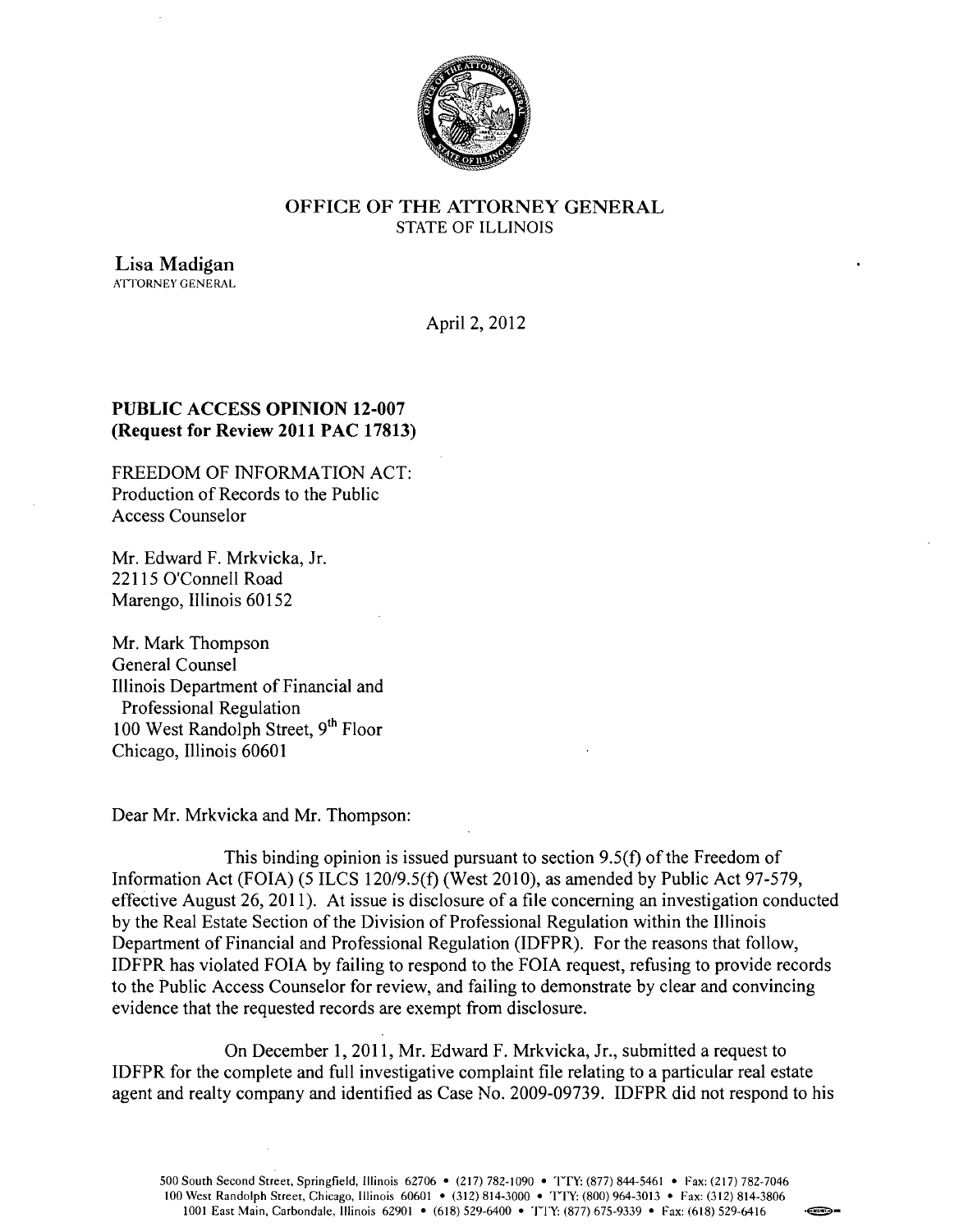request. Mr. Mrkvicka submitted a Request for Review to the Public Access Counselor pursuant to section 9.5(a) of the Freedom of Information Act (FOIA) (5 ILCS 120/9.5(a) (West 2010), as amended by Public Act 97-579, effective August 26,2011) on December 14,2011. His request was received on December 19, 2011.

#### BACKGROUND

### Prior Related FOIA Request and Request for Review

This matter is related to a previous FOIA request and Request for Review. On June 14, 2011, Ms. Kelly H. Mrkvicka submitted a FOIA request to IDFPR seeking a copy of the file pertaining to Case No. 2009-09739.<sup>1</sup> On July 29, 2011, IDFPR denied Ms. Mrkvicka's request in its entirety pursuant to sections  $7(1)(a)$ ,  $7(1)(c)$ , and  $7(1)(f)$  of FOIA. 5 ILCS  $140/7(1)(a)$ , (c), (f) (West 2010). In doing so, IDFPR asserted that "[t]his case was closed with no disciplinary action being taken by the Department. $^{12}$ 

On August 4, 2011, Mr. Edward Mrkvicka filed a Request for Review of IDFPR's denial of Ms. Mrkvicka's FOIA request, 2011 PAC 15981.<sup>3</sup> As part of his Request for Review, Mr. Mrkvicka questioned IDFPR's assertion that the agency had closed Case No. 2009-09739 without taking disciplinary action. In support, Mr. Mrkvicka provided a letter that IDFPR had sent to him in 2010 regarding Case No. 2009-09739. In that letter, IDFPR stated that "[i]t has been determined that the respondent's activity did represent a technical violation of the Illinois Real Estate License Act [of 2000 (225 ILCS 454/1-1 *et seq.*)]. The [IDFPR] has imposed a discipline on the named licensee that the Department felt was appropriate. $14$ 

The Public Access Bureau sent a copy of the Request for Review to IDFPR on August 15,2011, and asked that IDFPR provide copies of the records in question, detailed summaries of its reasons for asserting the particular exemptions, and clarification as to whether the agency found any violations of the Illinois Real Estate License Act and whether it imposed

<sup>2</sup>Letter from Mark Thompson, Deputy General Counsel, Division of Professional Regulation, Illinois Department of Financial and Professional Regulation, to Kelly H. Mrkvicka (July 29, 2011).

<sup>3</sup>E-mail from Edward Mrkvicka to Mary Jo Vail, Public Access Bureau, Office of the Attorney General (August 4, 2011).

"Letter from Debra Dolinski, Administrative Assistant, Division of Professional Regulation, Illinois Department of Financial and Professional Regulation, to Edward F. Mrkvicka Jr., (October 18,2010).

<sup>&</sup>lt;sup>1</sup> Letter from Kelly H. Mrkvicka to Illinois Department of Financial and Professional Regulation (June 14,2011).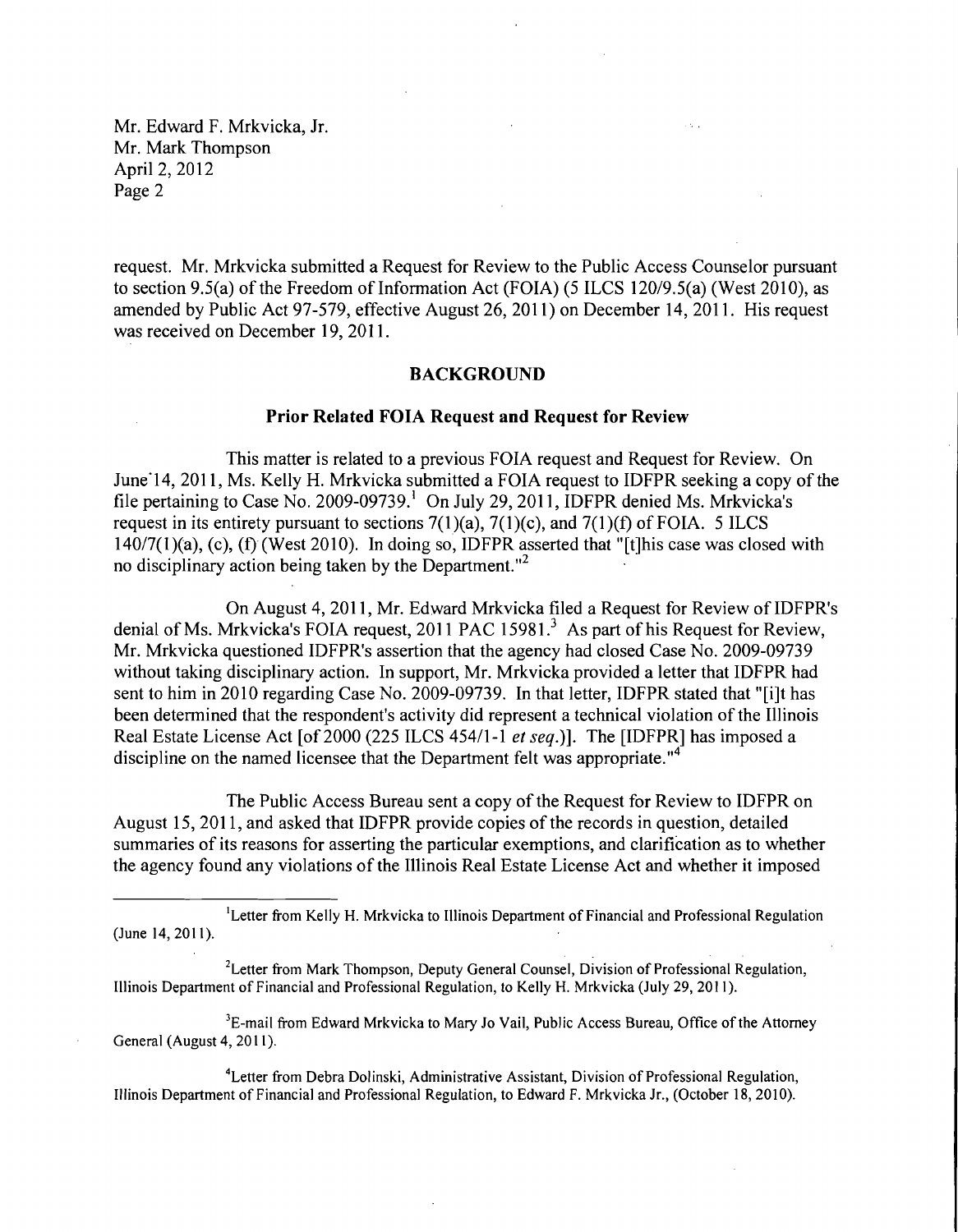any discipline in Case No. 2009-09739.<sup>5</sup> IDFPR did not respond. On September 14, 2011, this office sent IDFPR a second letter requesting a response.' On September 21, 2011, IDFPR submitted a written response stating that Mr. Mrkvicka had been erroneously informed that the Department imposed discipline in Case No. 2009-09739.<sup>7</sup> Because the Division of Professional Regulation within IDFPR did not impose discipline in the case, IDFPR argued, "[ajny investigative files held by the Division and any non-disciplinary action taken by the Division are confidential." In support of this argument, IDFPR cited sections  $7(1)(a)$ ,  $7(1)(c)$ , and  $7(1)(f)$  of FOIA. 5 ILCS  $140/7(1)(a)$ , (c), (f) (West 2010), as amended by Public Acts 97-333, effective August 12,2011; 97-385, effective August 15,2011; 97-452, effective August 19,2011. However, IDFPR did not provide copies of the records in question. Consequently, the Public Access Bureau made additional requests for the records.<sup>8</sup> On October 21, 2011, IDFPR replied that "[p]roducing these records to your Office serves no purpose in addressing the Request for Review as the issue in this matter is purely legal. The Division does not have unlimited resources, and we must use the resources we have in a responsible manner."<sup>9</sup>

On November 4, 2011, the Public Access Counselor issued a letter finding that IDFPR failed to sustain its burden of demonstrating that any ofthe records are exempt from disclosure pursuant to sections  $7(1)(a)$ ,  $7(1)(c)$ , or  $7(1)(f)$  and directing IDFPR to disclose a copy of Case No. 2009-09739 to Ms. Mrkvicka. Ill. Att'y Gen. Req. Rev. Ltr. 15981, issued November 4,2011. IDFPR did not comply with that letter.

<sup>&</sup>lt;sup>5</sup>Letter from Steve Silverman, Assistant Attorney General, Public Access Bureau, to Mark Thompson, General Counsel, Division of Professional Regulation, Illinois Department of Financial and Professional Regulation (August 15, 2011).

<sup>&#</sup>x27;Letter from Steve Silverman, Assistant Attorney General, Public Access Bureau, to Mark Thompson, General Counsel, Division of Professional Regulation, Illinois Department of Financial and Professional Regulation (September 14, 2011).

<sup>&</sup>lt;sup>7</sup>Letter from Mark Thompson, General Counsel, Division of Professional Regulation, Illinois Department of Financial and Professional Regulation, to Steve Silverman, Assistant Attorney General, Public Access Bureau (September 21, 2011). .

<sup>8</sup>Letter from Steve Silverman, Assistant Attorney General, Public Access Bureau, to Mark Thompson, General Counsel, Division of Professional Regulation, Illinois Department of Financial and Professional Regulation (September 21, 20 II); letter from Steve Silverman, Assistant Attorney General, Public Access Bureau, to Mark Thompson, General Counsel, Division of Professional Regulation, Illinois Department of Financial and Professional Regulation (October 21, 2011).

<sup>9</sup>Letter from Mark Thompson, General Counsel, Division of Professional Regulation, Illinois Department of Financial and Professional Regulation, to Steve Silverman, Assistant Attorney General, Public Access Bureau (October 21, 2011).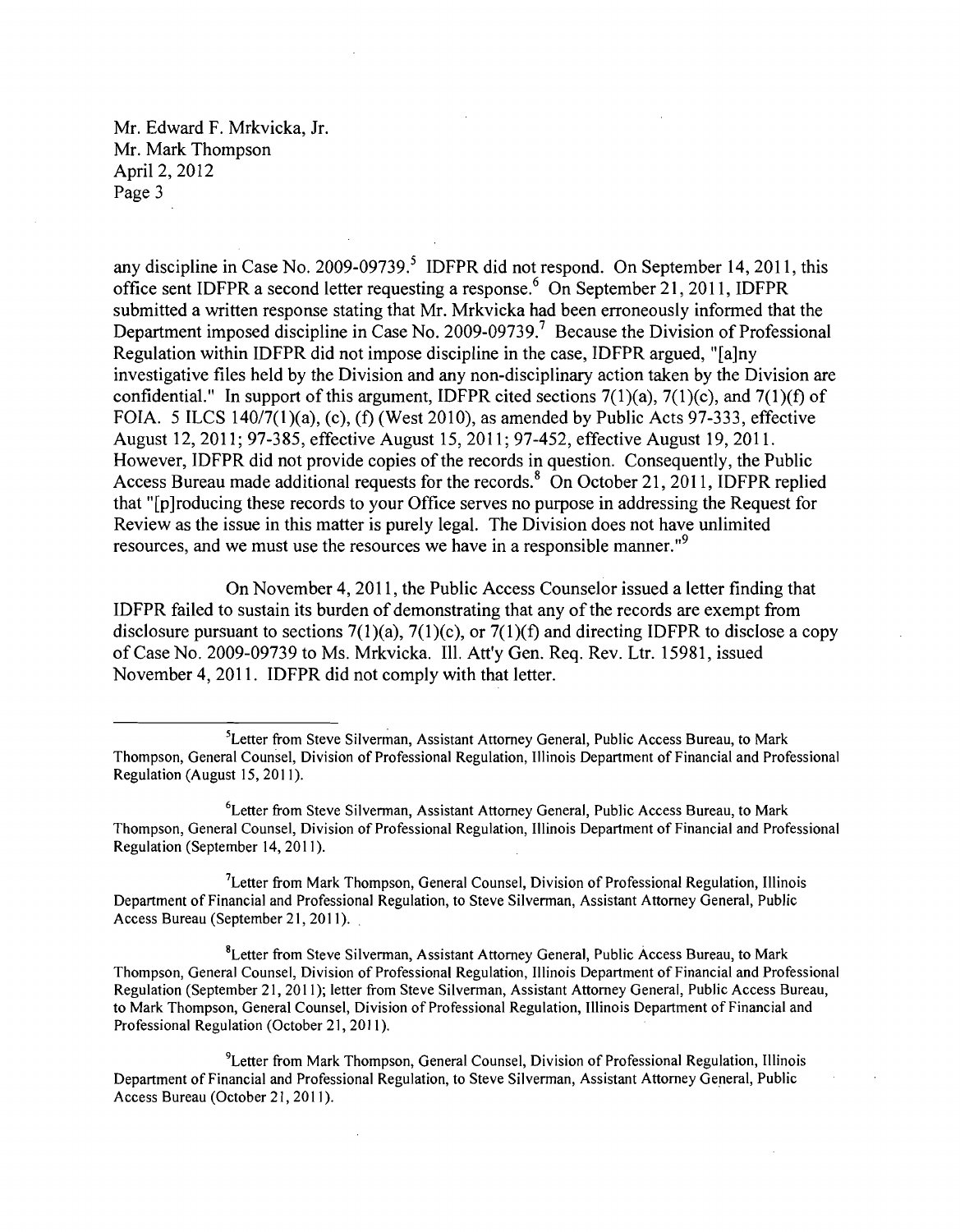#### **Mr. Mrkvicka's December 2011 FOIA Request and Request for Review**

On December 1,2011, Mr. Mrkvicka submitted a FOIA request to IDFPR seeking a copy of Case No. 2009-09739.<sup>10</sup> Mr. Mrkvicka enclosed with his FOIA request a copy of the Public Access Bureau's letter in 2011 PAC 15981, and stated:

> Under the FOIA, I hereby request a complete and total copy of Case #2009-09739.

As you can see from the attached, the Attorney General's Office, on November 4,2011, determined that this file should be provided in its entirety, but, as of this writing, it has failed to do so - which is why I am filing this request.

If there are any questions, please call  $-$  otherwise I will expect the file within the time allotted by the law.

If there are any appropriate fees, up to \$100, I will pay them. Anything over that amount, I would appreciate notification. $<sup>11</sup>$ </sup>

IDFPR did not respond to Mr. Mrkvicka's December 1, **2011,** letter.

On December 19, 2011, the Public Access Bureau received Mr. Mrkvicka's Request for Review. On December 28,2011, the Public Access Bureau forwarded a copy of the Request for Review with a letter asking IDFPR to:

> [P]rovide us with an explanation of IDFPR's receipt and handling of Mr. Mrkvicka's December 1, 2011, FOIA request. If IDFPR has provided a response to the FOIA request, please provide us with a copy of that response. In addition, please indicate whether IDFPR has determined whether or not to abide by our previous determination that Ms. Kelly Mrkvicka is entitled to a copy of

<sup>&</sup>lt;sup>10</sup>Letter from Edward F. Mrkvicka, Jr., to FOIA Officer, Illinois Department of Financial and Professional Regulation (December J, 2011).

<sup>&</sup>lt;sup>11</sup> Letter from Edward F. Mrkvicka, Jr., to FOIA Officer, Illinois Department of Financial and Professional Regulation (December J, 20 II).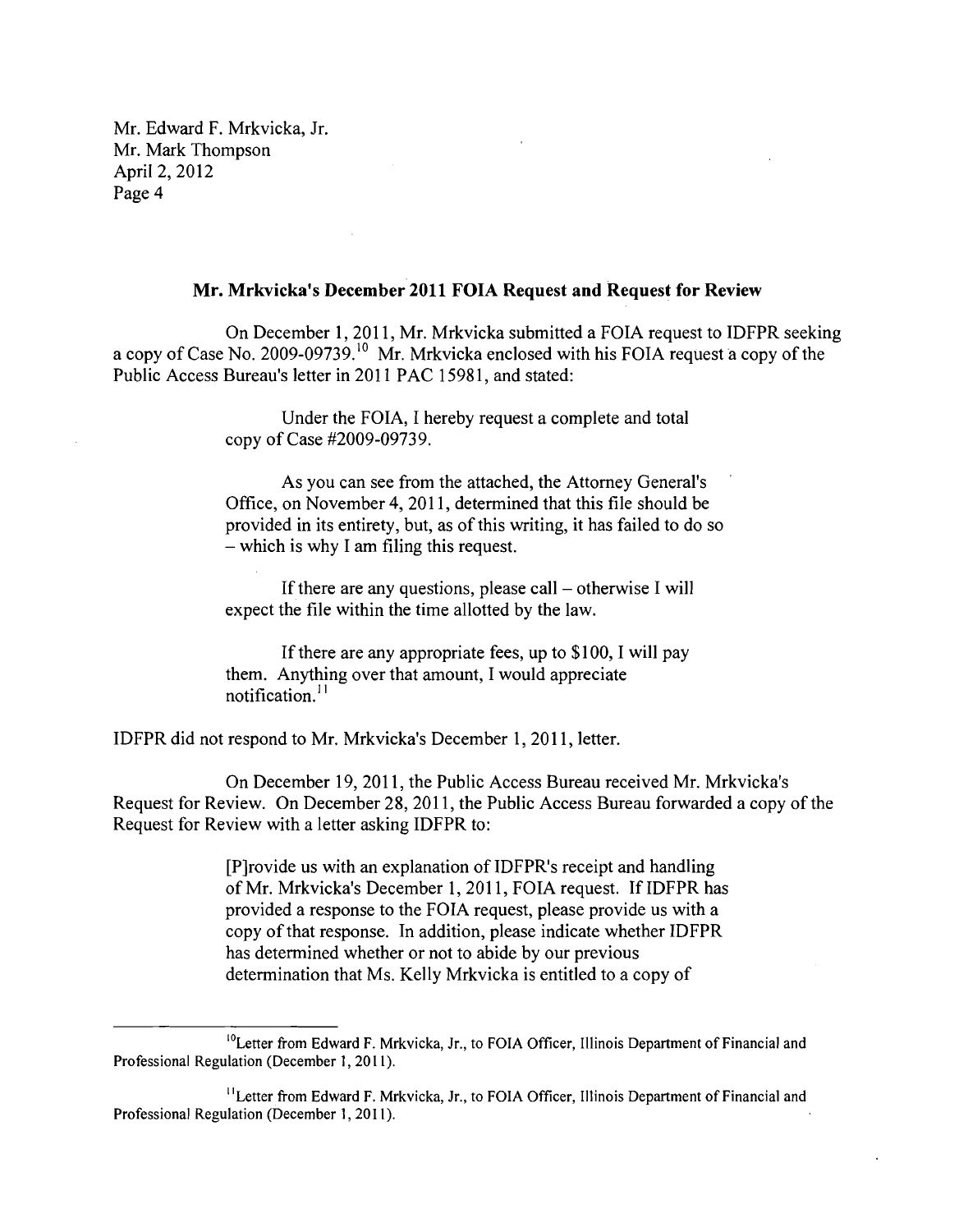> Case No. 2009-09739. Ill. Att'y Gen. PAC Req. Rev. Ltr. 15981, issued November 4,  $2011<sup>12</sup>$

 $\mathcal{L}^{\mathcal{L}}(\mathcal{L}^{\mathcal{L}}(\mathcal{L}^{\mathcal{L}}(\mathcal{L}^{\mathcal{L}}(\mathcal{L}^{\mathcal{L}}(\mathcal{L}^{\mathcal{L}}(\mathcal{L}^{\mathcal{L}}(\mathcal{L}^{\mathcal{L}}(\mathcal{L}^{\mathcal{L}}(\mathcal{L}^{\mathcal{L}}(\mathcal{L}^{\mathcal{L}}(\mathcal{L}^{\mathcal{L}}(\mathcal{L}^{\mathcal{L}}(\mathcal{L}^{\mathcal{L}}(\mathcal{L}^{\mathcal{L}}(\mathcal{L}^{\mathcal{L}}(\mathcal{L}^{\mathcal{L$ 

On January 6,2012, the General Counsel for IDFPR's Division of Professional Regulation responded that the "Division maintains its position that the requested records are confidential and not subject to disclosure under the Freedom of Information Act." $13$ 

On February 1,2012, the Public Access Bureau advised IDFPR that we construed its response as an assertion that the records in question are exempt from disclosure pursuant to sections  $7(1)(a)$ ,  $7(1)(c)$ , and  $7(1)(f)$ . We again requested that the agency provide the records for our review together with a detailed explanation of its basis for the asserted exemptions. On February 15,2012, IDFPR responded, in pertinent part:

> The Division interpreted Mr. Mrkvicka's letter of December 1, 2011, as a request for the Division to comply with the Public Access Counselor's advisory opinion that the Division release a copy of the requested file to Edward and Kelly Mrkvicka. We have answered accordingly and do not view it as a new request. In addition, the Division declines to produce a copy of the file for your inspection. The contents of the file have no bearing on the confidentiality of the entire investigative file, whether in this case or any other cases involving different parties.<sup>14</sup>

On February 10,2012, the Public Access Bureauextended the time for issuing a binding opinion by 30 business days pursuant to section 9.5(f) of FOIA.<sup>15</sup>

<sup>14</sup> Letter from Mark Thompson, General Counsel, Division of Professional Regulation, Illinois Department of Financial and Professional Regulation, to Steve Silverman, Assistant Attorney General, Public Access Bureau (February 15, 2012).

<sup>15</sup>Letter from Steve Silverman, Assistant Attorney General, Public Access Bureau to Mark Thompson, General Counsel, Division of Professional Regulation, Department of Financial and Professional Regulation, and Edward F. Mrkvicka Jr., (February 10,2012).

<sup>&</sup>lt;sup>12</sup> Letter from Steve Silverman, Assistant Attorney General, Public Access Bureau, to Mark Thompson, General Counsel, Division of Professional Regulation, Illinois Department of Financial and Professional Regulation (December 28,2011).

<sup>&</sup>lt;sup>13</sup> Letter from Mark Thompson, General Counsel, Division of Professional Regulation, Illinois Department of Financial and Professional Regulation, to Steve Silverman, Assistant Attorney General, Public Access Bureau (January 6, 2012).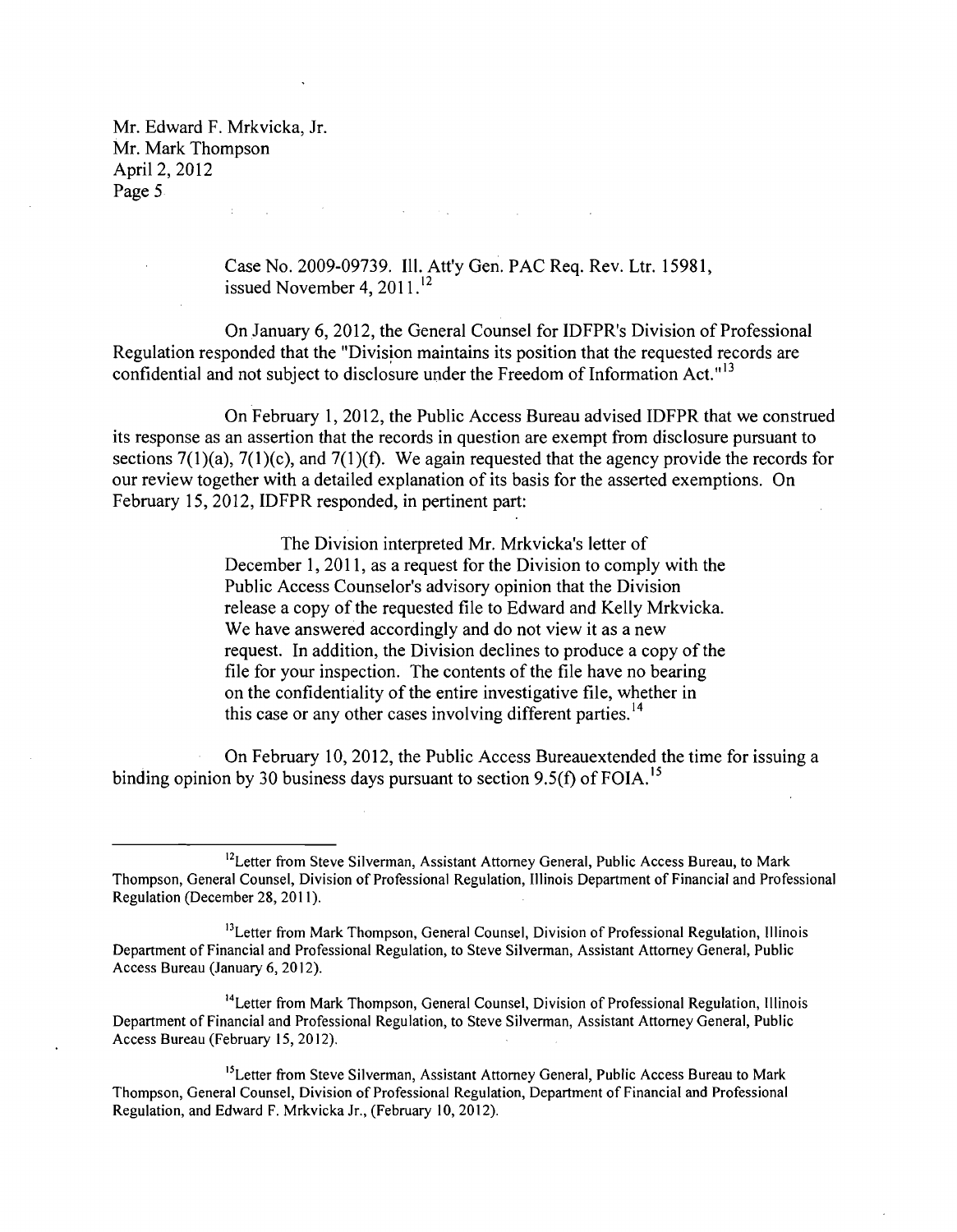#### ANALYSIS

 $\sim 10^{11}$ 

 $\sim$ 

All public records in the possession of a public body are "presumed to be open to inspection and copying." 5 ILCS 140/1.2 (West 2010). A public body "has the burden of proving by clear and convincing evidence" that a record is exempt from disclosure. 51LCS 140/1.2 (West 2010). The exemptions from disclosure are to be read narrowly. *Lieber v. Board ofTrustees ofSouthern Illinois University,* 176 Ill. 2d 401, 408 (1997).

 $\mathcal{L}^{\text{max}}$ 

As a threshold matter, we do not agree with IDFPR's contention that Mr. Mrkvicka's December 1, 2011, letter was simply a request for compliance with the Public Access Counselor's determination in 2011 PAC 15981, rather than a new FOIA request. In his letter, Mr. Mrkvicka plainly stated that he was requesting the records in question "[u]nder the FOIA[]". As is typical in a FOIA request, Mr. Mrkvicka also stated that he expected to receive the records "within the time allotted by the law" and that he was willing to pay "any appropriate fees, up to \$100". Mr. Mrkvicka noted that IDFPR had not provided the records in response to the Public Access Counselor's previous direction to do so in 2011 PAC 15981, and stated that "is why I am filing this request." Further, the FOIA request in 2011 PAC 15981 was submitted by Ms. Mrkvicka, not Mr. Mrkvicka. For all of these reasons, Mr. Mrkvicka's December 1, 2011, letter was clearly a new FOIA request to which IDFPR was obligated to respond.

Section 3(d) of FOIA (5 ILCS 140/3(d) (West 2010)) requires each public body to "either comply with or deny a request for public records within 5 business days after its receipt of the request, unless the time for response is properly extended" pursuant to section 3(e) (5 ILCS 140/3(e) (West 2010)). Section 3(d) also provides that a public body's failure to "comply with a written request, extend the time for response, or deny a request within 5 business days after its receipt shall be considered a denial of the request."

The fact that IDFPR failed to respond in any manner to Mr. Mrkvicka's December 1,2011, FOIA request is undisputed. Therefore, IDFPR violated section 3(d), as well as section 9(a) of FOIA (5 ILCS 140/9(a) (West 2010)), which provides:

> Each public body denying a request for public records shall notify the requester in writing of the decision to deny the request, the reasons for the denial, including a detailed factual basis for the application of any exemption claimed, and the names and titles or positions of each person responsible for the denial. Each notice of denial by a public body shall also inform such person of the right to review by the Public Access Counselor and provide the address and phone number for the Public Access Counselor. Each notice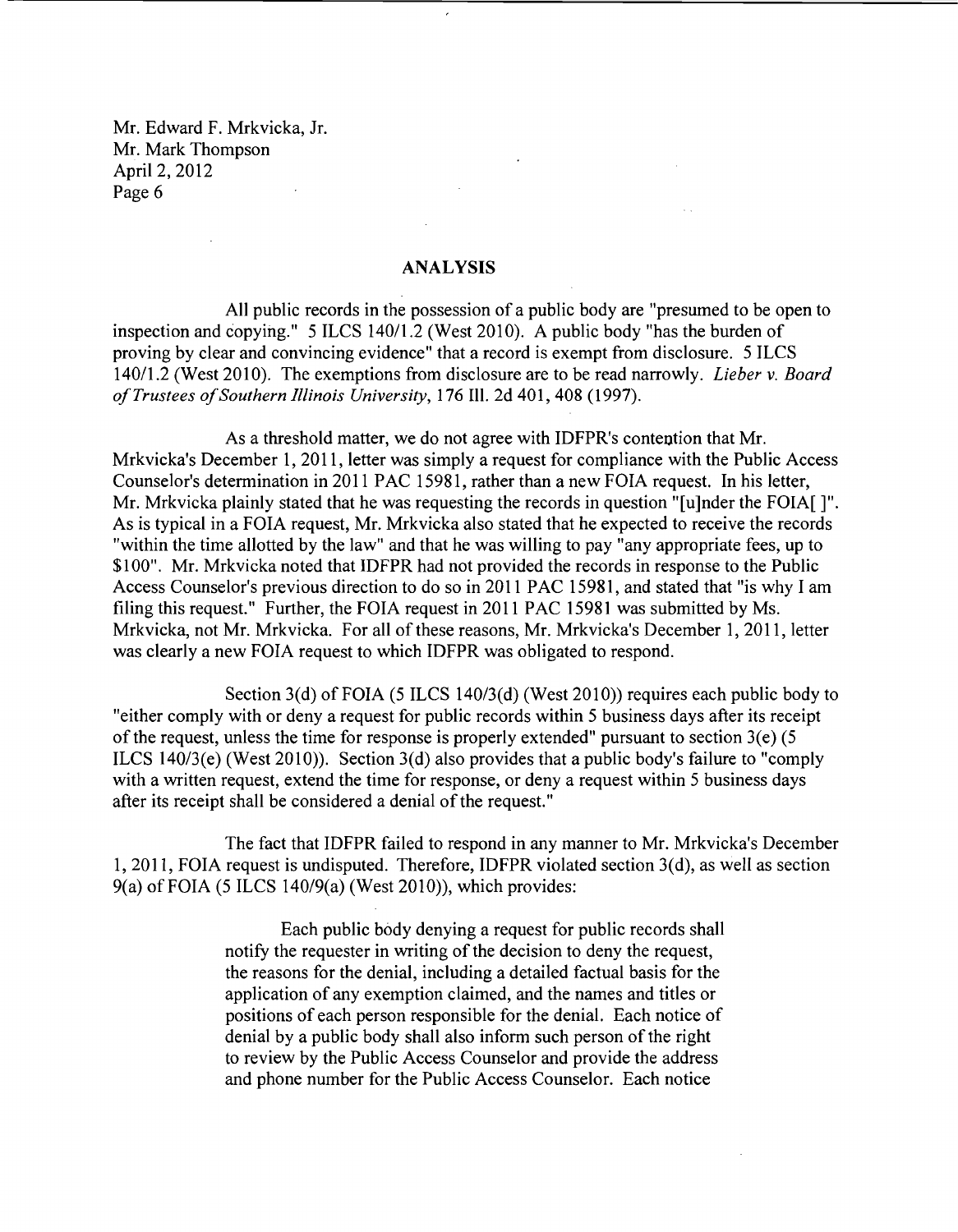> of denial shall inform such person of his right to judicial review under Section 11 of this Act.

Moreover, IDFPR's refusal to provide copies of the records requested and to cooperate with the Public Access Counselor also constitutes a violation of FOIA. Section 9.5(c) ofFOIA (5 ILCS 140/ 9.5(c) (West 2010), as amended by Public Act 97-579, effective August 26,2011) expressly and unambiguously provides that "[w]ithin 7 business days after receipt of the request for review, the public body *shall* provide copies of records requested and *shall*  otherwise fully cooperate with the Public Access Counselor." (Emphasis added.) This mandate could not be more clearly stated. By refusing to provide the copies of the records requested to the Public Access Counselor, IDFPR has significantly hampered this office's ability to conduct a full review of this matter.

IDFPR's failure to comply with sections  $3(d)$  and  $9.5(c)$  of FOIA, standing alone, establishes that IDFPR has not sustained its burden of demonstrating by clear and convincing evidence that the records in question are exempt from disclosure. Because of potential third party interests in the contents of the records at issue, however, we also will consider IDFPR's previous assertion of sections  $7(1)(a)$ ,  $7(1)(c)$ , and  $7(1)(f)$  to the extent possible based on the agency's response to Ms. Mrkvicka's June 14,2011, FOIA request and its arguments in 2011 PAC 15981.

### Section 7(1)(a)

Section 7(1)(a) exempts from disclosure "[i]nformation specifically prohibited from disclosure by federal or State law or rules and regulations implementing federal or State law." The Illinois Appellate Court has interpreted this exemption narrowly.

> [O]ur legislature has authorized exemptions to the FOIA's expansive disclosure policy when a given disclosure is not just prohibited "by federal or State law or rules and regulations adopted under federal or State law" but *specifically* so prohibited. 5 ILCS  $140/7(1)$ (a) (West 2006). When interpreting a statute, this court cannot disregard explicit statutory language. [citations omitted] Therefore, this court is duty-bound to apply the actual words of the statute enacted by our legislature. Thus, an exemption restricting the expansive nature of the FOIA's disclosure provisions must be explicitly stated - that is, such a proposed disclosure must be *specifically* prohibited. (Emphasis added.) *Better Government Ass 'n* v. *Blagojevich,* 386 Ill. App. 3d 808, 816 (4th Dist. 2008).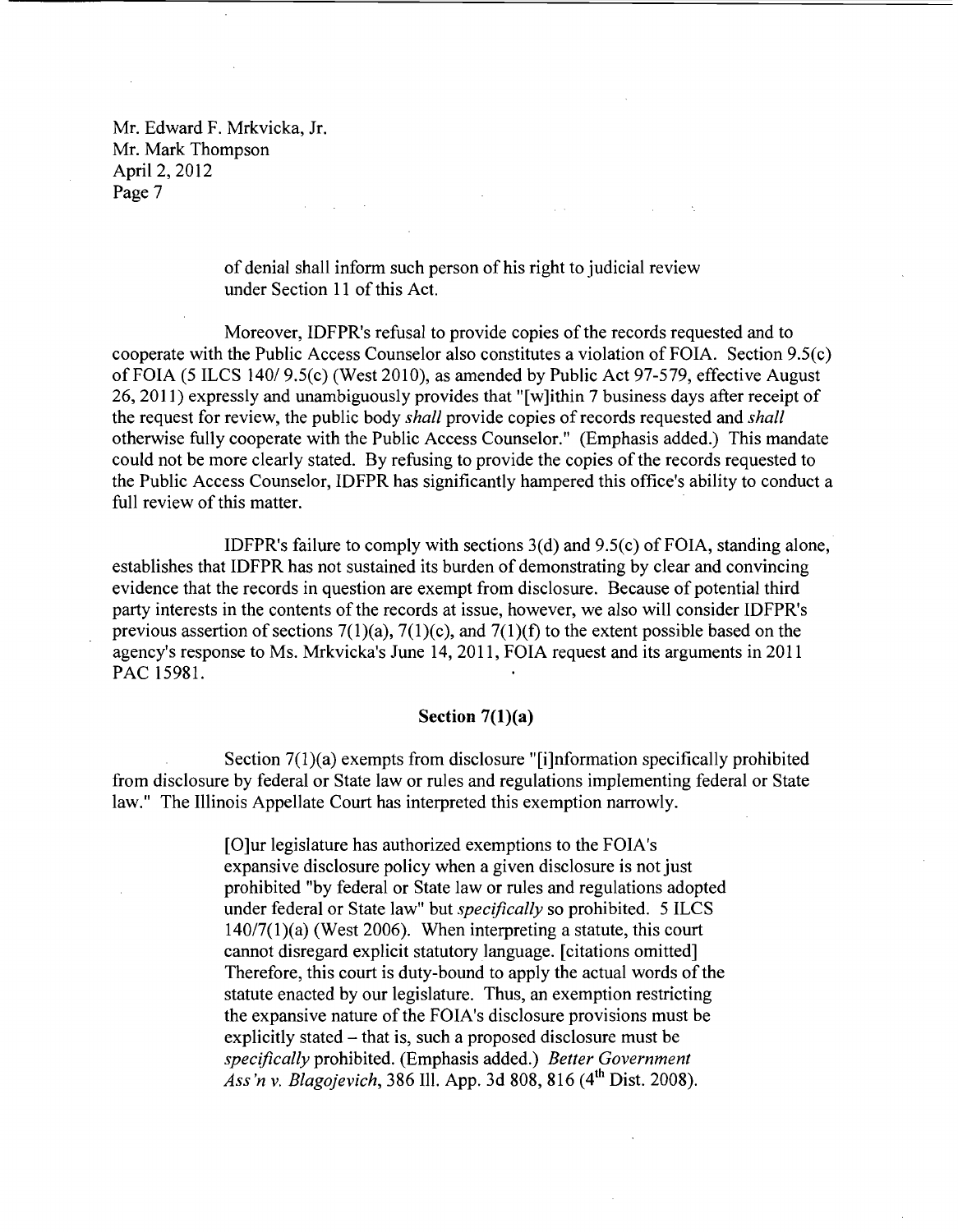Mr. Edward F. Mrkvicka, Jr. Mr. Mark Thompson April 2, 2012 Page 8  $\label{eq:2.1} \frac{1}{\sqrt{2}}\int_{0}^{\infty}\frac{dx}{\sqrt{2\pi}}\,dx\leq \frac{1}{\sqrt{2}}\int_{0}^{\infty}\frac{dx}{\sqrt{2\pi}}\,dx.$ 

In asserting that section  $7(1)(a)$  applies, IDFPR has not identified any statute or implementing rules or regulations that specifically prohibit disclosure of the requested records. Instead, in 2011 PAC 15981, IDFPR argued that disclosure of any information related to an investigation that "did not result in the filing of official charges against a licensee" would violate the licensee's right to procedural due process under the U.S. Constitution as articulated by the  $7<sup>th</sup>$ Circuit in *Fleury* v. *Clayton,* 847 F.2d 1229, 1232-33 (7th Cir. 1988).16 *Fleury,* however, does not hold that the due process clause prohibits disclosure of the records in question. In fact, the Public Access Counselor has previously determined that the *Fleury* decision is not a valid basis for IDFPR to withhold records related to complaints against licensees pursuant to section  $7(1)(a)$ of FOIA. Ill. Att'y Gen. Req. Rev. Ltr. 8273, issued November 18,2010; Ill. Att'y Gen. Req. Rev. Ltr. 15981, issued November 4,2011. A close look at *Fleury* and a more recent Seventh Circuit case demonstrates why IDFPR's reliance on that decision is misplaced.

In *Fleury,* an Illinois physician had waived his right to a hearing and consented to a censure by the State's Medical Disciplinary Board. *Fleury,* 847 F. 2d. at 1230. When he learned that the censure might negatively impact his ability to practice in other states, the physician brought a civil rights suit to expunge the censure. In addressing his claims, the court considered whether a State agency's censure of a physician deprived the physician of a constitutionally-protected property interest in his license to practice medicine. *Fleury,* 847 F.2d at 1230. The court held that the State's medical licensing statute "establishes criteria for professional discipline and therefore creates a 'property' interest in a blemish-free license to practice medicine." *Fleury,* 847 F.2d at 1232. Because the relevant statute created a property interest in a "blemish-free" license, the court concluded, the due process clause requires "some kind of hearing" and censuring the physician without following the statutory disciplinary process would violate his right to procedural due process. *Fleury,* 847 F.2d at 1232-33.

Recently, the Seventh Circuit has clarified the narrow scope of the holding in *Fleury.* In *Abcarian v. McDonald*, 617 F.3d 931, 933-34 (7<sup>th</sup> Cir. 2010), a physician involved in a medical malpractice settlement brought a civil rights action against his employer, the University of Illinois, when, as required by law, the university reported the settlement to IDFPR and a national physician database. The physician argued that by filing the notices of the settlement, the university defamed him, infringing his right to pursue his profession and, as a result, violating his right to procedural due process. *Abcarian,* 617 F.3d at 940-41. The District Court dismissed this claim and the Seventh Circuit affirmed. As part of its analysis, the court distinguished and explained *Fleury:* 

<sup>&</sup>lt;sup>16</sup>Letter from Mark Thompson, General Counsel, Division of Professional Regulation, Illinois Department of Financial and Professional Regulation, to Steve Silverman, Assistant Attorney General, Public Access Bureau (September 21, 2011).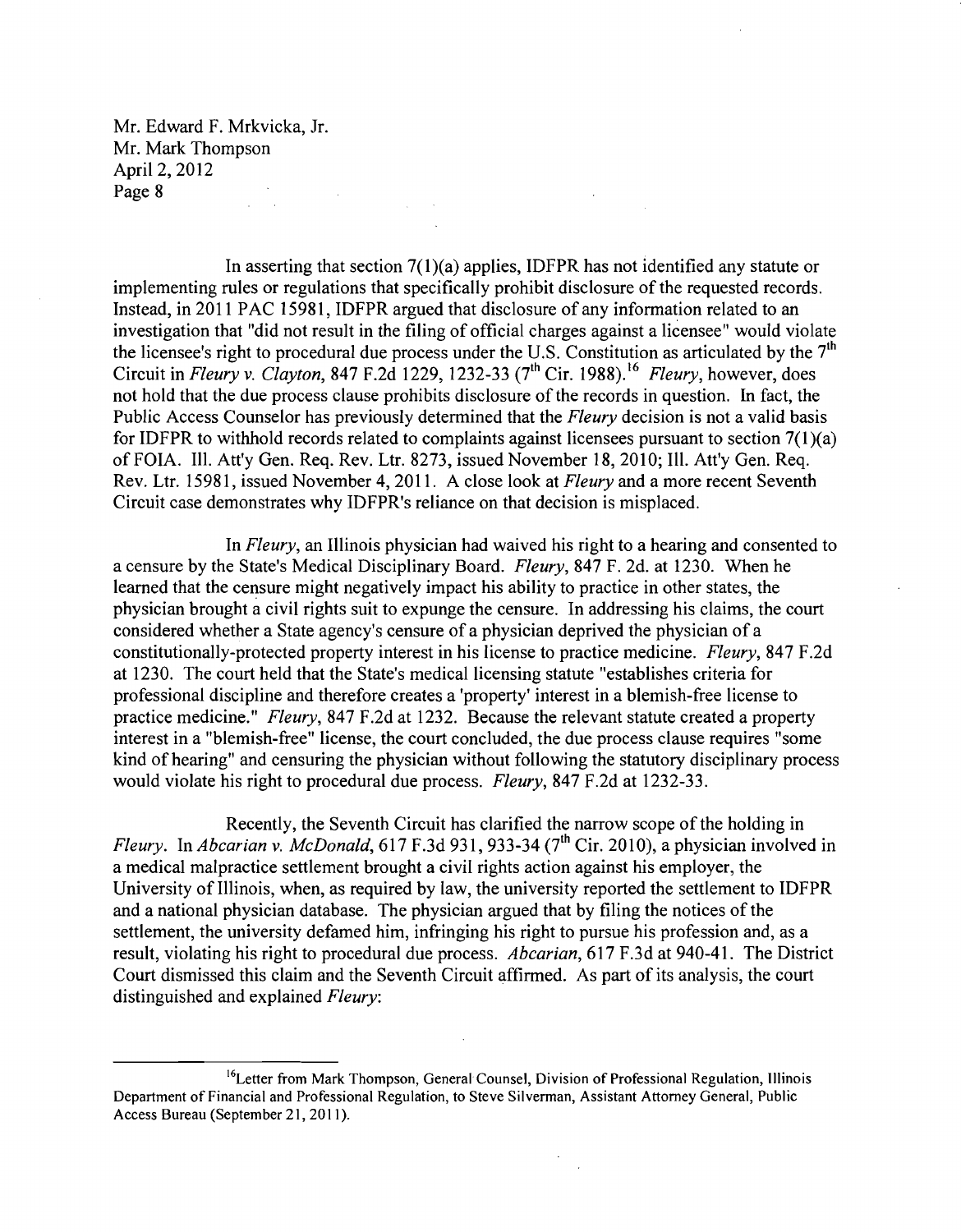Mr. Edward F. Mrkvicka, Jr. Mr. Mark Thompson April 2, 2012 Page 9  $\label{eq:2.1} \mathcal{L}(\mathbf{x}) = \mathcal{L}(\mathbf{x}) = \mathcal{L}(\mathbf{x}) = \mathcal{L}(\mathbf{x})$ 

> [I]n addressing [Abcarian's property interest] theory, the district court erroneously concluded that our decision in *Fleury* v. *Clayton,*  847 F.2d 1229 ( $7<sup>th</sup>$  Cir. 1988), meant that the mere reporting of the settlement imposed a property deprivation.<sup>1\*\*\*</sup>

 $\mathcal{L}^{\mathcal{L}}$  and  $\mathcal{L}^{\mathcal{L}}$  are the set of the set of the set of the set of the set of the set of the set of the set of the set of the set of the set of the set of the set of the set of the set of the set of the s

Read in context, the language in *Fleury* means only that an Illinois physician has a property interest in a medical license free from formal disciplinary sanction imposed without due process. \* \* \*In other words, the relevant "blemishes" are actual formal disciplinary sanctions[.] *Abcarian,* 617 F.3d at 942.

Thus, *Abcarian* makes clear that the interest in a "blemish-free license" articulated in *Fleury* is limited to an interest in a license that is free of formal discipline imposed without due process. *Abcarian,* 617 F.3d at 942. Nonetheless, IDFPR argues that if the Division of Professional Regulation "were to disclose information about claims of complaints made against specific licenses that did not result in the filing of official charges, the Division would be creating blemishes on these licensees' records." 17 *Fleury* does not support this argument. The Seventh Circuit in *Fleury* did not hold or imply that by complying with FOIA, the professional licensing agency would violate the procedural due process rights of a licensee. Accordingly, we conclude that IDFPR has failed to sustain its burden of demonstrating that the records in question are exempt pursuant to section  $7(1)(a)$  of FOIA because the law specifically prohibits their disclosure.

It is important to note that IDFPR's argument that the exemption in section  $7(1)(a)$ applies here is based entirely on the agency's assertion that the licensee involved in Case No. 2009-09739 was not disciplined. Yet, on October 18,2010, IDFPR sent a letter to Mr. Mrkvicka stating unequivocally that "[i]t has been determined that the respondent's activity did represent a technical violation of the Illinois Real Estate License Act. The [IDFPR] has imposed a discipline on the named licensee that the Department felt was appropriate." Although IDFPR now indicates that its previous letter was incorrect, the agency's refusal to provide the Public Access Counselor with copies of the records in the case file prevents us from reviewing this discrepancy. As a result, the only documentary evidence at our disposal, IDFPR's October 18, 2010, letter, plainly states that the agency imposed discipline on the licensee. Thus, even if we agreed with its argument regarding the applicability of section  $7(1)(a)$ , IDFPR has provided no documentation to demonstrate that Case No. 2009-09739 did not result in charges or discipline.

<sup>&</sup>lt;sup>17</sup> Letter from Mark Thompson, General Counsel, Division of Professional Regulation, Illinois Department of Financial and Professional Regulation, to Steve Silverman, Assistant Attorney General, Public Access Bureau (September 21, 2011).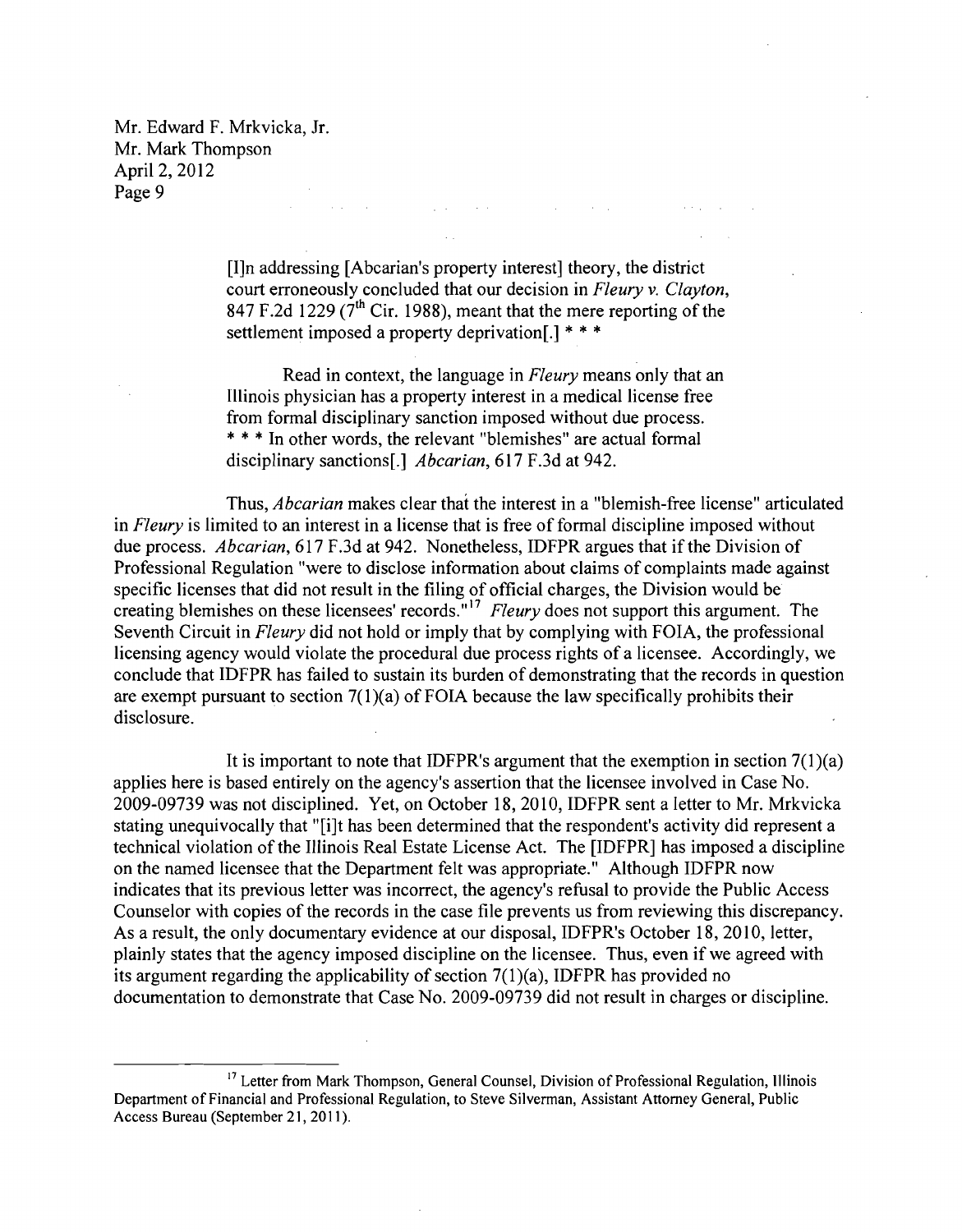## Sections 7(1)(c) **and** 7(1)(f)

Section 7(1)(c) of FOIA exempts from inspection and copying "[p]ersonal information contained within public records, the disclosure of which would constitute a clearly unwarranted invasion of personal privacy, unless the disclosure is consented to in writing by the individual subjects of the information." The exemption defines "unwarranted invasion of personal privacy" as "the disclosure of information that is highly personal or objectionable to a reasonable person and in which the subject's right to privacy outweighs any legitimate public interest in obtaining the information."

Section 7(1)(f) of FOIA exempts from inspection and copying "[p]reliminary drafts, notes, recommendations, memoranda and other records in which opinions are expressed, or policies or actions are formulated except that a specific record or relevant portion of a record shall not be exempt when the record is publicly cited and identified by the head of the public body." The section 7(1)(f) exemption applies to "inter- and intra-agency predecisional and deliberative material." *Harwoodv. McDonough,* 344 Ill. App. 3d 242, 247 (1st Dist. 2003).

In 2011 PAC 15981, IDFPR's response to the Public Access Bureau's request for information supporting its assertion of sections 7(1)(c) and (1)(f) stated: "Investigative files contain information of a private nature, including but not limited to personal information about the target of the complaint and other persons and private businesses, professional, or client information. Section 7(1)(f) is very descriptive of the documents that are in an investigative file."<sup>18</sup> As discussed above, IDFPR maintained that providing the Public Access Counselor with copies of the records would be pointless "as the issue in this matter is purely legal."<sup>19</sup>

The assertion of sections  $7(1)(c)$  and  $7(1)(f)$  of FOIA presents mixed questions of fact and law rather than purely legal issues. *See City of Belvidere v. Illinois State Labor Relations Bd.,* 181 Ill. 2d 191, 205 (1998) (a case that requires an examination of the "legal effect of a given set of facts  $\lceil$  \* \* \* involves a mixed question of fact and law"). Based upon the Public Access Counselor's prior review of similar materials, it is possible that some information contained in an investigatory file may be exempt under sections 7(1)(c) and 7(1)(f). *See* 5 ILCS 140/7 (West 2010), as amended by Public Acts 97-333,effective August 12,2011; 97-385,

<sup>&</sup>lt;sup>18</sup>Letter from Mark Thompson, General Counsel, Division of Professional Regulation, Illinois Department of Financial and Professional Regulation, to Steve Silverman, Assistant Attorney General, Public Access Bureau (September 21, 2011).

<sup>&</sup>lt;sup>19</sup>Letter from Mark Thompson, General Counsel, Division of Professional Regulation, Illinois Department of Financial and Professional Regulation, to Steve Silverman, Assistant Attorney General, Public Access Bureau (October 21, 2011).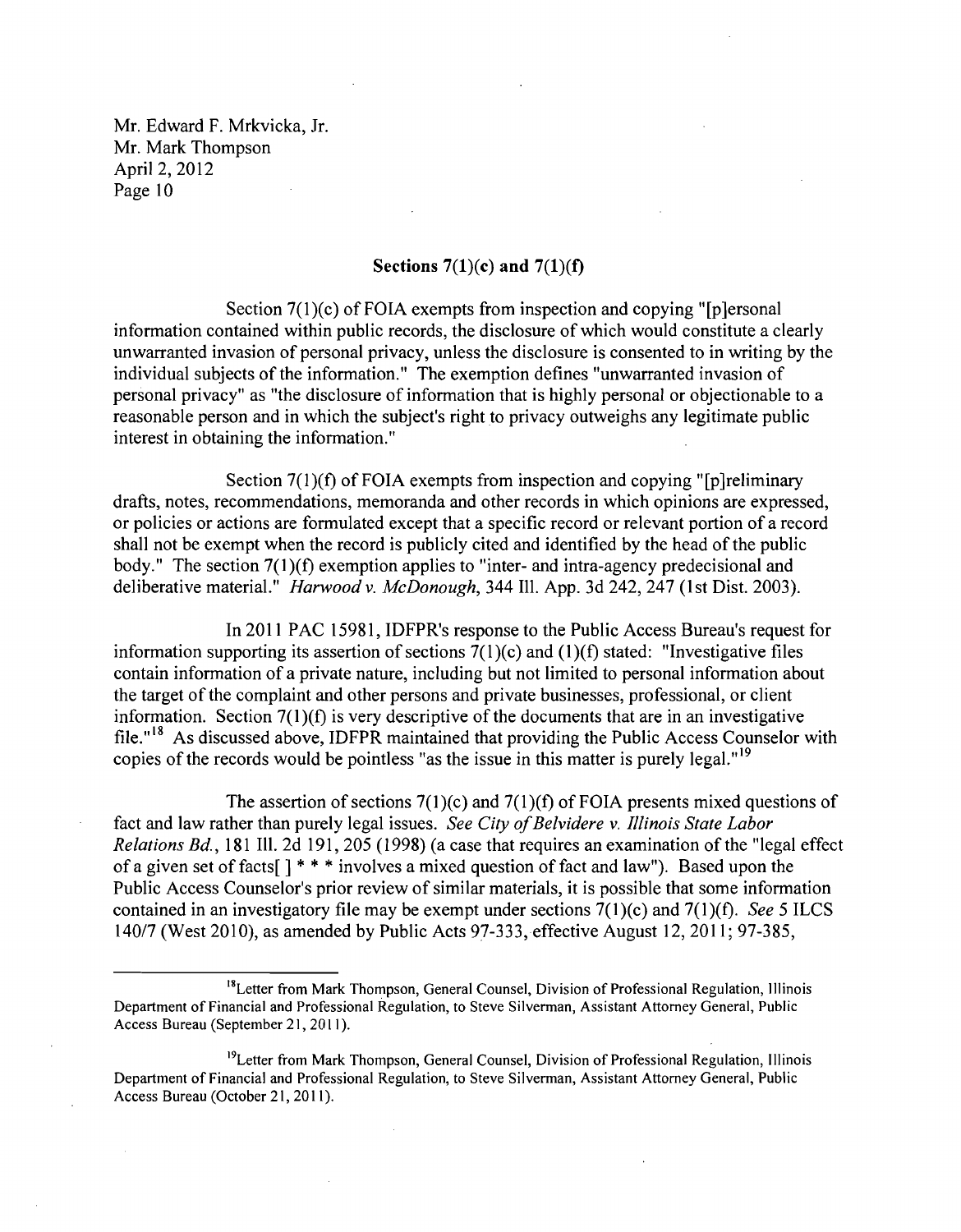effective August 15,2011; 97-452 effective August 19,2011. The Public Access Counselor cannot make the necessary factual findings regarding Case No. 2009-09739 to determine whether any information is exempt from disclosure under section  $7(1)(c)$  or section  $7(1)(f)$ without first reviewing the records.

and the state

In addition to refusing to provide copies of the records to the Public Access Counselor, IDFPR has failed to offer any specific facts to support the applicability of the asserted exemptions. Instead, IDFPR has simply stated that "the records are confidential and not subject to disclosure" under FOIA.<sup>20</sup> Essentially, IDFPR asserts a blanket exemption for everything within its investigatory case files, arguing that, "the contents of the file have no bearing on the confidentiality of the entire investigative file, whether in this case or any other cases involving different parties. $n^{21}$  Because IDFPR has improperly refused to provide copies of the records for our examination, and because its assertions of the section  $7(1)(c)$  and section  $7(1)(f)$  exemptions are conclusory and unsupported, the Public Access Counselor determines that IDFPR has failed to sustain its burden of proving by clear and convincing evidence that any of the records are exempt from disclosure. $22$ 

We acknowledge that the disclosure of the records at issue here could adversely impact the privacy interests of third parties who provided information to investigators or whose personally-identifying information appears in the records. Those parties should not be required to forfeit their privacy interests because of IDFPR's disregard of its statutory obligations under section 9.5(c) of FOIA. Accordingly, we direct IDFPR to provide Mr. Mrkvicka with a copy of the records constituting Case No. 2009-09739, subject only to appropriate redactions of "private

<sup>&</sup>lt;sup>20</sup>Letter from Mark Thompson, General Counsel, Division of Professional Regulation, Illinois Department of Financial and Professional Regulation, to Steve Silverman, Assistant Attorney General, Public Access Bureau (January 6, 2012).

<sup>&</sup>lt;sup>21</sup> Letter from Mark Thompson, General Counsel, Division of Professional Regulation, Illinois Department of Financial and Professional Regulation, to Steve Silverman, Assistant Attorney General, Public Access Bureau (February 15,2012).

 $^{22}$ Even if IDFPR could meet its burden to establish by clear and convincing evidence that certain information in the case file is exempt under sections  $7(1)(c)$  or  $7(1)(f)$ , FOIA requires that if records containing exempt information also contain information that is not exempt, the public body must disclosure the non-exempt information. 5 ILCS 140/7(1) (West 2010), as amended by Public Acts 97-333, effective August 12,2011; 97-385, effective August 15,2011; 97-452, effective August 19,2011.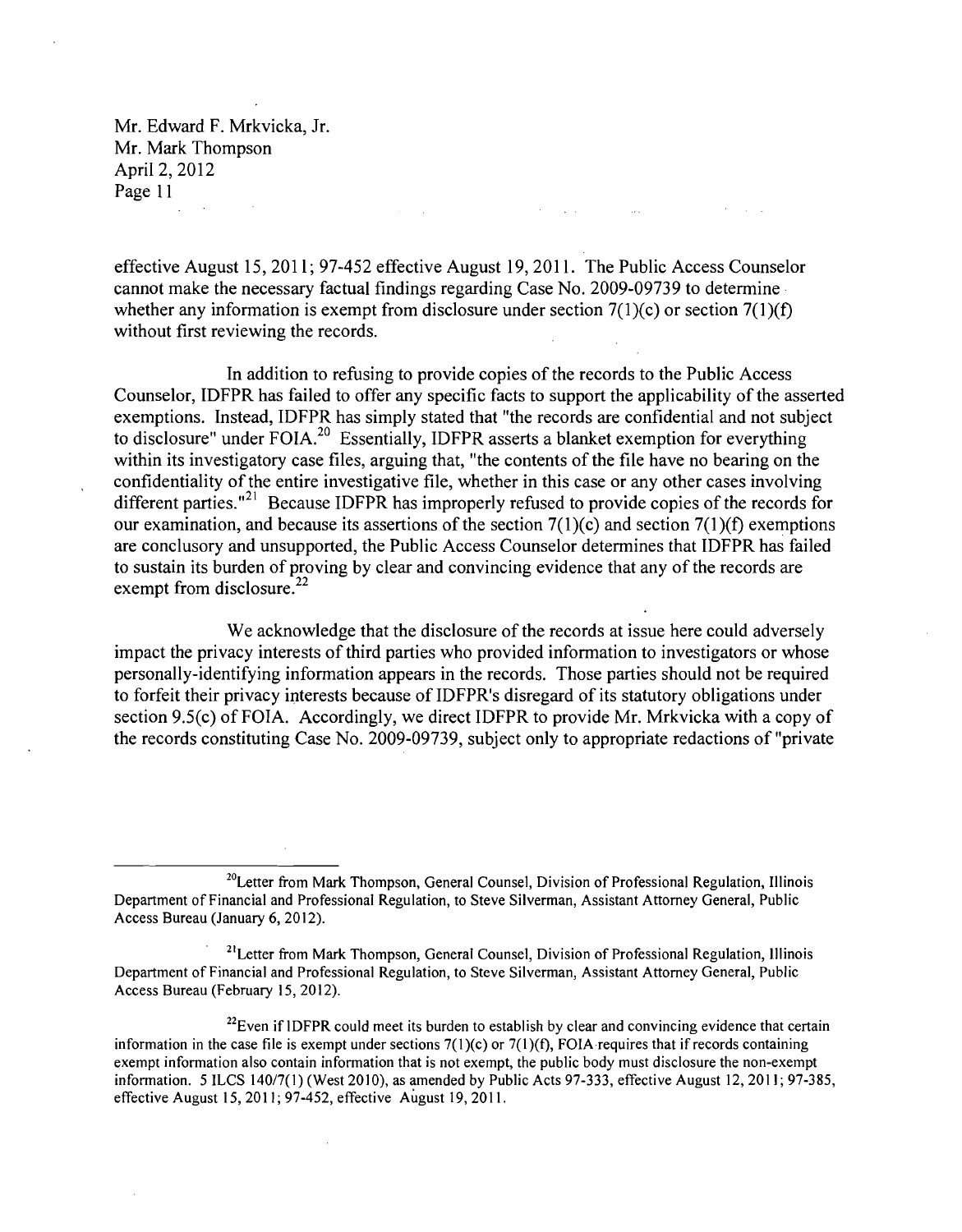Mr. Edward F. Mrkvicka, Jr. Mr. Mark Thompson April 2, 2012 Page 12  $\chi^2/\chi^2$ 

information<sup> $123$ </sup> under section 7(1)(b) (5 ILCS 140/7(1)(b) (West 2010), as amended by Public Acts 97-333, effective August 12,2011; 97-385, effective August 15,2011; 97-452, effective August 19, 2011), and any information that would "unavoidably disclose the identity of a confidential source, confidential information furnished only by the confidential source, or persons who file complaints with or provide information to administrative, investigative, law enforcement, or penal agencies<sup>[1]</sup> under section  $7(1)(d)(iv)$  of FOIA (5 ILCS 140/7(1)(d)(iv) (West 2010), as amended by Public Acts 97-333, effective August 12,2011; 97-385, effective August 15,2011; 97-452, effective August 19,2011).

## **FINDINGS AND CONCLUSIONS**

After full review and giving due consideration to the arguments of the parties, the Public Access Counselor's findings, and the applicable law, the Attorney General finds that:

1) On June 14, 2011, Ms. Kelly Mrkvicka submitted a Freedom of Information Act request to the Illinois Department of Financial and Professional Regulation seeking a copy of Case No. 2009-09739. IDFPR denied that request pursuant to sections  $7(1)(a)$ ,  $7(1)(c)$ , and  $7(1)(f)$  of FOIA.

2) On August 4,2011, the Public Access Bureau received Mr. Mrkvicka's Request for Review of the denial of Ms. Mrkvicka's June 14,2011, FOIA request. In its response to the allegations in the Request for Review, IDFPR reiterated that the requested records are exempt from disclosure pursuant to sections  $7(1)(a)$ ,  $7(1)(c)$ , and  $7(1)(f)$  of FOIA. IDFPR refused to comply with the Public Access Counselor's request for copies of the records.

3) On November 4,2011, the Public Access Counselor issued a letter finding that IDFPR had failed to sustain its burden of demonstrating that the records are exempt from disclosure pursuant to sections  $7(1)(a)$ ,  $7(1)(c)$ , and  $7(1)(f)$  of FOIA. Ill. Att'y Gen. PAC Req. Rev. Ltr. 15981, issued November 4,2011. This determination letter, which was not a binding opinion pursuant to section  $9.5(f)$  of FOIA, directed IDFPR to furnish Ms. Mrkvicka with a copy of Case No. 2009-09739.

<sup>&</sup>lt;sup>23</sup> Section 2(c-5) of FOIA (5 ILCS 140/2(c-5) (West 2010), as amended by Public Act 97-579, effective August 26,2011) defines private information as "unique identifiers, including a person's social security number, driver's license number, employee identification number, biometric identifiers, personal financial information, passwords or other access codes, medical records, home or personal telephone numbers, and personal email addresses. Private information also includes home address and personal license plates, except as otherwise provided by law or when compiled without possibility of attribution to any person."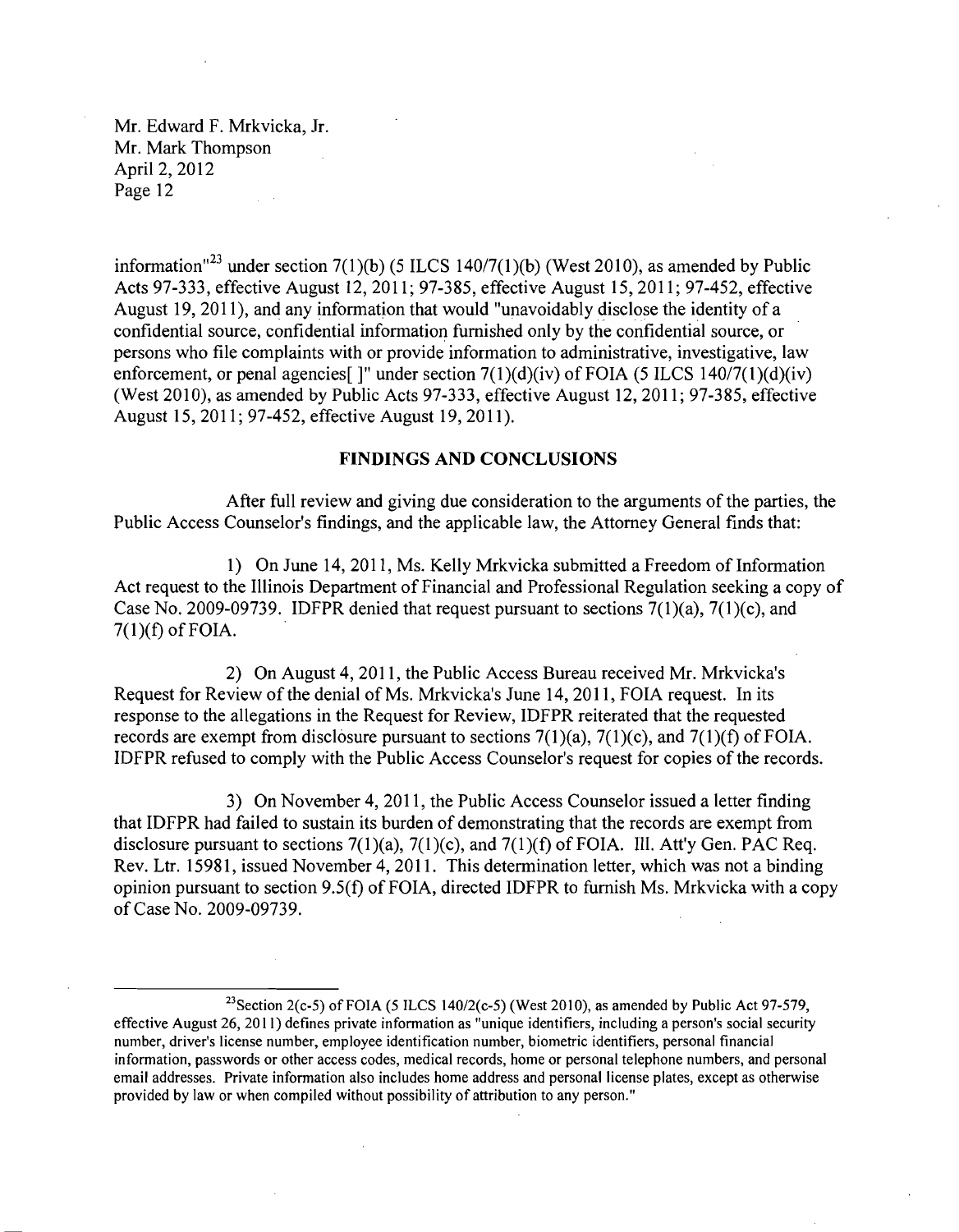4) IDFPR continued to refuse to provide any documents in response to Ms. Mrkvicka's June 14,2011, FOIA request.

5) On December 1,2011, Mr. Mrkvicka submitted a FOIA request seeking the same records. IDFPR did not respond to that request.

6) On December 19,2011, the Public Access Counselor received from Mr. Mrkvicka a Request for Review concerning his December 1,2011, FOIA request. On January 6, 2012, IDFPR responded that it maintained its position that the records are not subject to disclosure.

7) Mr. Edward F. Mrkvicka's Request for Review was timely filed and otherwise complies with section 9.5(a) of FOIA. Therefore, the Attorney General may properly issue a binding opinion with respect to the allegations in the Request for Review.

8) On February 1,2012, this office informed IDFPR that it construed its response dated January 6, 2012, as asserting that Case No. 2009-09739 is exempt from disclosure pursuant to sections  $7(1)(a)$ ,  $7(1)(c)$ , and  $7(1)(f)$  of FOIA. We requested that IDFPR provide copies of the records in question together with detailed summaries for the asserted exemptions. On February 15, 2012, IDFPR replied that it construed Mr. Mrkvicka's December 1, **2011,** letter as a request to comply with the Public Access Counselor's determination in **2011**  PAC 15981 rather than a new FOIA request; IDFPR again refused to provide copies of the records in question for review by the Public Access Counselor.

9) On February 10,2012, this office sent a letter advising the parties that it was extending the statutory period for issuing a binding opinion by 30 business days pursuant to section  $9.5(f)$  of the Freedom of Information Act.

10) Mr. Mrkvicka's December 1, **2011,** letter, which plainly requested records under FOIA, constituted a new FOIA request rather than a request for IDFPR to comply with the Public Access Counselor's determination in 2011 PAC 15981.

11) IDFPR did not respond to Mr. Mrkvicka's December 1,2011, FOIA request By failing to comply with the request, deny the request, or extend the time for responding to the request within 5 business days of receipt of the request, IDFPR violated section 3(d) of FOIA.

12) IDFPR also violated section  $9(a)$  of FOIA by denying the request without: (l) notifying Mr. Mrkvicka of the denial in writing and providing a detailed factual basis for any